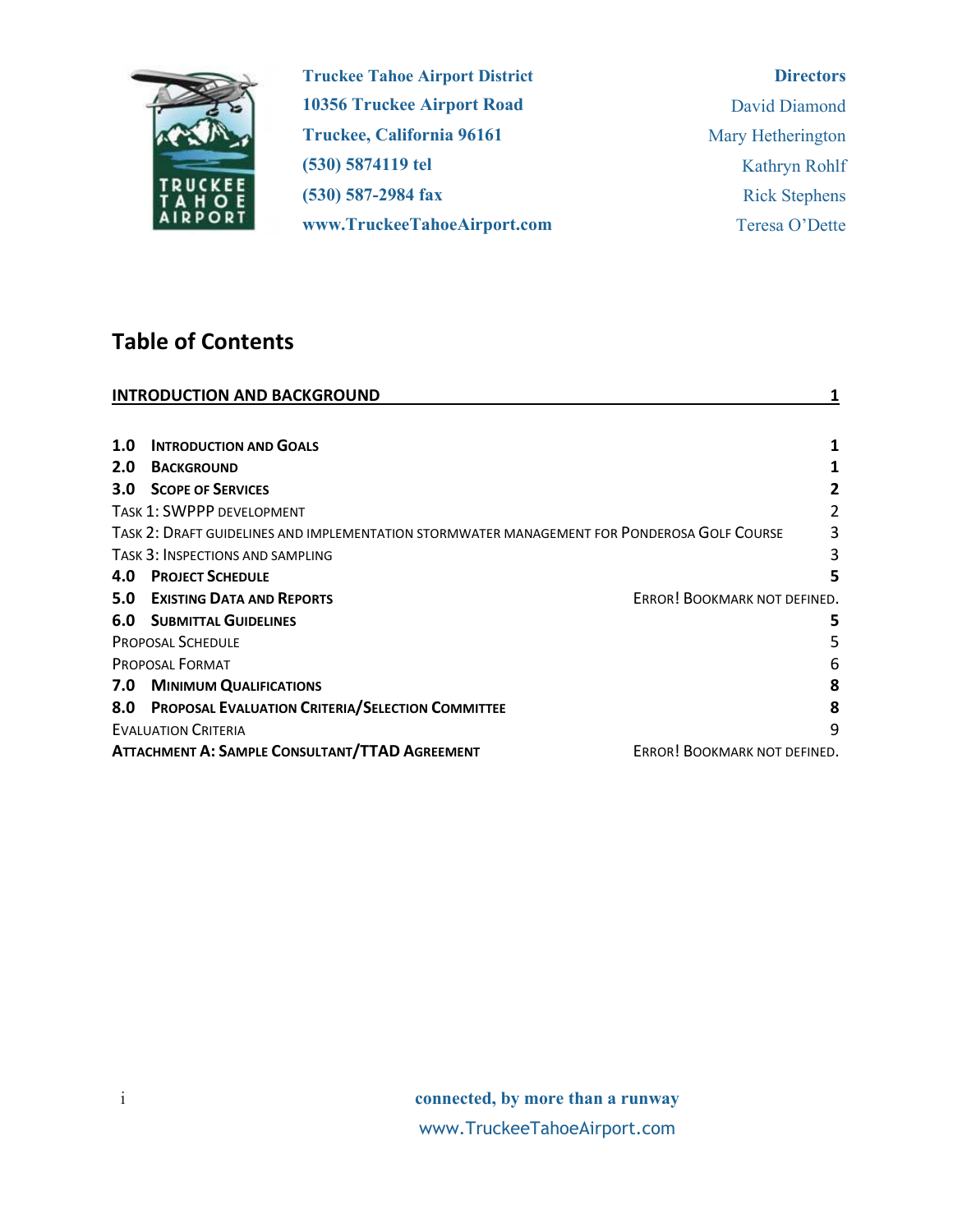# <span id="page-1-0"></span>**Introduction and Background**

### <span id="page-1-1"></span>**1.0 Introduction and Goals**

The Tahoe Truckee Airport District (District) is seeking a consulting firm (Consultant) to function as a technical partner in evaluating, revising, and implementing its stormwater management plan. This will consist of a comprehensive review of the existing Stormwater Pollution Protection Plan (SWPPP) for the Truckee Airport and developing stormwater management, irrigation, and chemical application recommendations for the Ponderosa Golf Course. The Consultant will provide guidance, expertise, and technical capacity to develop approaches that are in accordance with the Airport's General Industrial Permit and the California Golf Industry Best Management Practices Guides.

The Consultant will also implement the Industrial Permit sampling and inspection program and develop and be available to implement project-specific Construction Permit SWPPPs. This will consist of periodic inspections, stormwater sampling and coordination and reporting. Consulting services will encompass all labor, materials, equipment, facilities, and incidentals required for preparation and implementation of the stormwater management for both TTAD properties.

The Consultant shall have demonstrated experience in design, understanding, and implementation of stormwater BMPs and SWPPP development and management within high-elevation environments where snowmelt is a dominant runoff process.

### <span id="page-1-2"></span>**2.0 Background**

The current TTAD SWPPP (Airport California Monitoring Group, 2016) identifies industrial discharge points and descriptions of potential pollutants. In addition, the document defines industrial activity, dust generating activity, potential erosion sources, and outlines sampling locations and constituents to be analyzed. The current SWPPP also describes standard BMPs for daily and monthly upkeep and instruction on sampling methods. The District seeks a review of the SWPPP and, if appropriate, revisions or recommendations to improve the tracking and reporting of stormwater runoff quality exiting the airport property.

Ponderosa Golf Course is operated by the Truckee Donner Recreation and Park District (TDRPD) on land owned by the District and leased to the TDRPD. The Golf Course does not have a specific permit for stormwater as this is not required in Nevada County. Regardless, golf courses typically apply pesticides and fertilizers which can pose a concern to stormwater quality, and the District wishes to evaluate and, if appropriate, recommend stormwater and water quality best management practices (BMPs), potentially including development and implementation of a Chemical Applications Management Plan.

**1 connected, by more than a runway** www.TruckeeTahoeAirport.com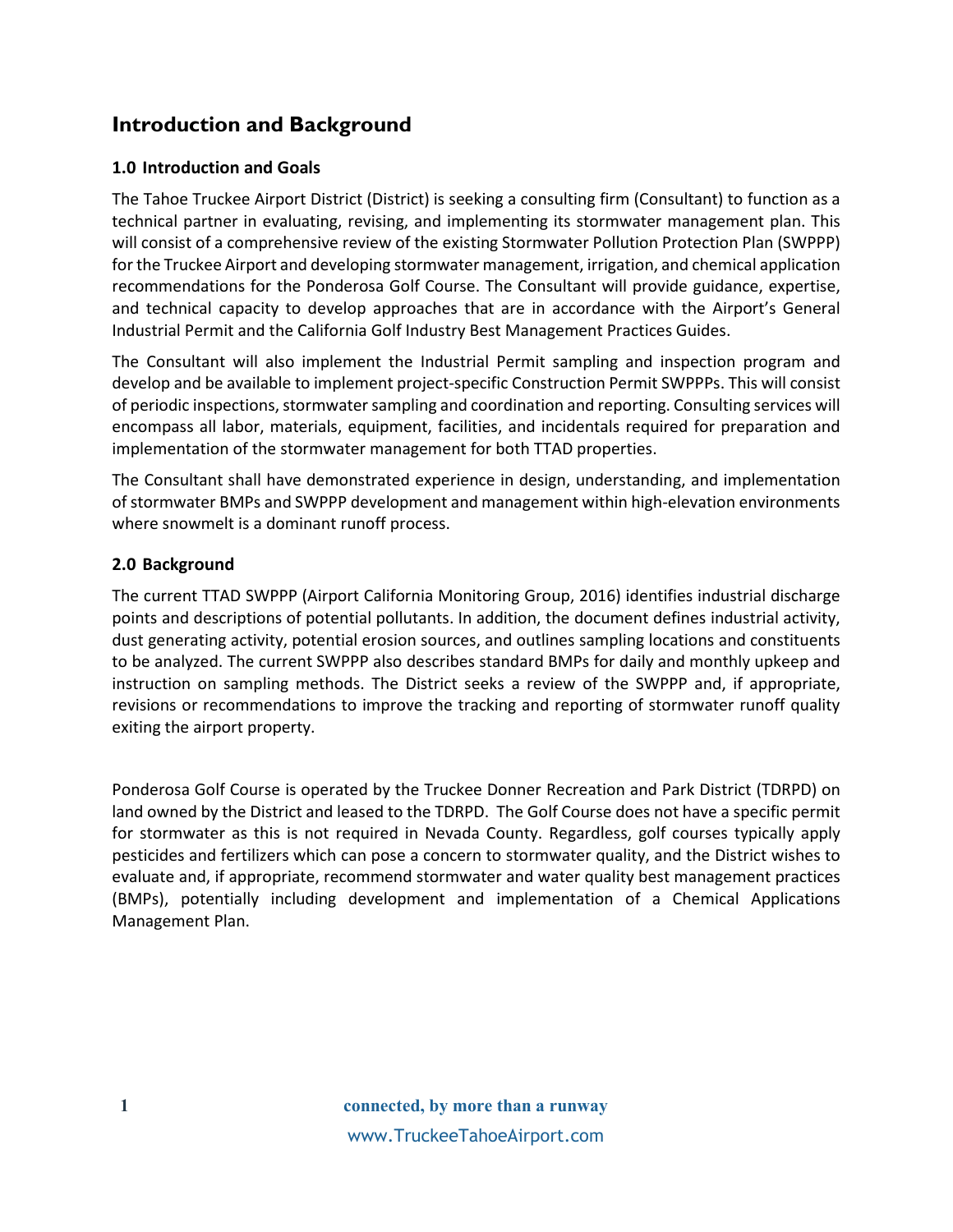

### <span id="page-2-0"></span>**3.0 Scope of Services**

The scope of services described below may be modified during negotiations with the District. Work to be performed will be in collaboration with District staff.

# <span id="page-2-1"></span>**Task 1: General Industrial Permit SWPPP Review and Development**

The existing TTAD SWPPP will be revised and replaced with a new document which incorporates current practices, elements of the existing SWPPP, and additional detail as identified by the Consultant. The Consultant will review the existing SWPPP and use this as a basis for development and re-issue of a new 2022 SWPPP, consistent with requirements of Truckee Airport General Industrial Permit. The 2022 SWPPP will include details for the Truckee Airport property and inspection and sampling procedures, at a minimum including:

- Mapping and documentation of the airport stormwater and industrial discharge drainage system.
- Sampling locations with clear mapped relation to the industrial discharge and associated outfall locations.
- Justification for excluding outfalls which are not designated for sample collection and analysis.
- Establishment of precipitation or runoff thresholds which will trigger sampling events.
- Constituents to be sampled and analytic procedures.
- Clearly-defined sampling procedures, including:
	- o Storm designation and sampling basis;
		- o Pre-storm inspection guidelines;
		- o Post-storm inspection guidelines;
		- o Snowmelt runoff sampling guidelines;
		- o Parameter holding times; and
		- o Sample handling and laboratory transmittal and selection guidelines
- All other required SWPPP elements.

The goal of the 2022 SWPPP will be to establish a stand-alone living document that will be used as an instruction manual for field staff to understand and consistently perform inspection and sampling tasks.

### **Deliverable**

**2022 General Industrial Permit SWPPP for Truckee Airport**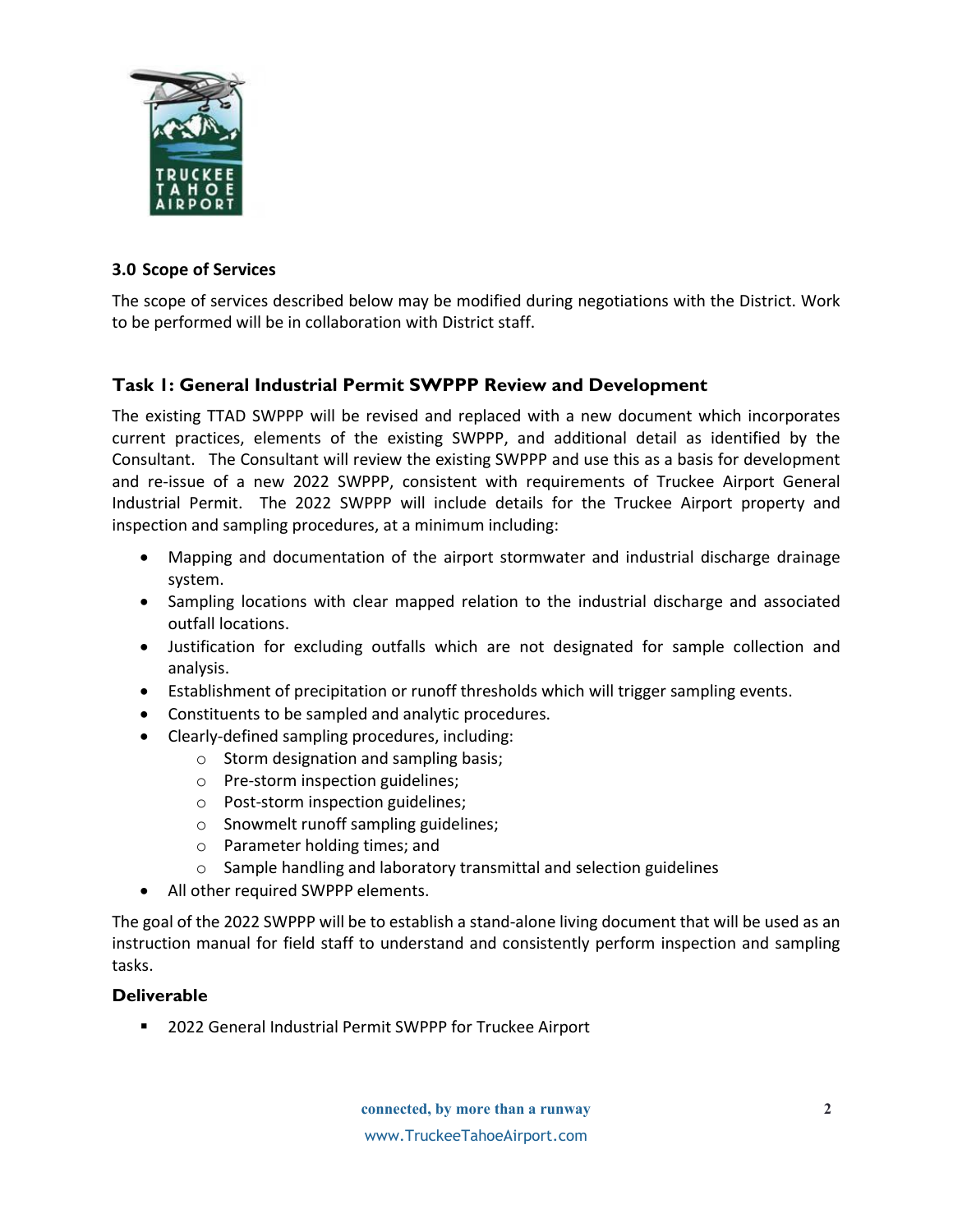

# **Task 2. General Construction Permit SWPPP template**

The consultant will provide a general construction SWPPP template to for future individual construction projects. This task will include the following:

- **Procedures for identification of project-specific sampling locations.**
- Define storm and runoff thresholds which trigger sampling events.
- Define storm designation and sampling basis and what products will be used to make decisions.
- Standardized inspection and sampling protocols.

The consultant will coordinate with District staff and, if appropriate, District Contractors and Consultants. If requested, the selected Contractor will be available to provide SWPPP development and implementation services on a project-by-project basis, under a separate task authorization.

### **Deliverables**

General Construction Permit SWPPP template and guidelines

### <span id="page-3-0"></span>**Task 3: Inspections and sampling**

The Consultant will work with the District to develop a routine inspection schedule. The routine inspections will allow for evaluation and documentation of whether BMPs are maintained, and if good housekeeping practices are taking place on the TTAD properties. In addition, the consultant will monitor local weather for qualifying precipitation events and perform stormwater sampling, including pre- and post-storm inspections, and submission of samples to a certified analytical laboratory. The consultant will be responsible for reporting to government and state agencies all stormwater and relative inspection activities through the California State SMARTS system. The consultant will also inform the district staff when renewal, changes or adjustments requiring their approval are necessary.

### **Task 3 Meetings**

- 1. Meet with District staff for inspection plans
- 2. Present inspection plan to District Managers

**connected, by more than a runway** www.TruckeeTahoeAirport.com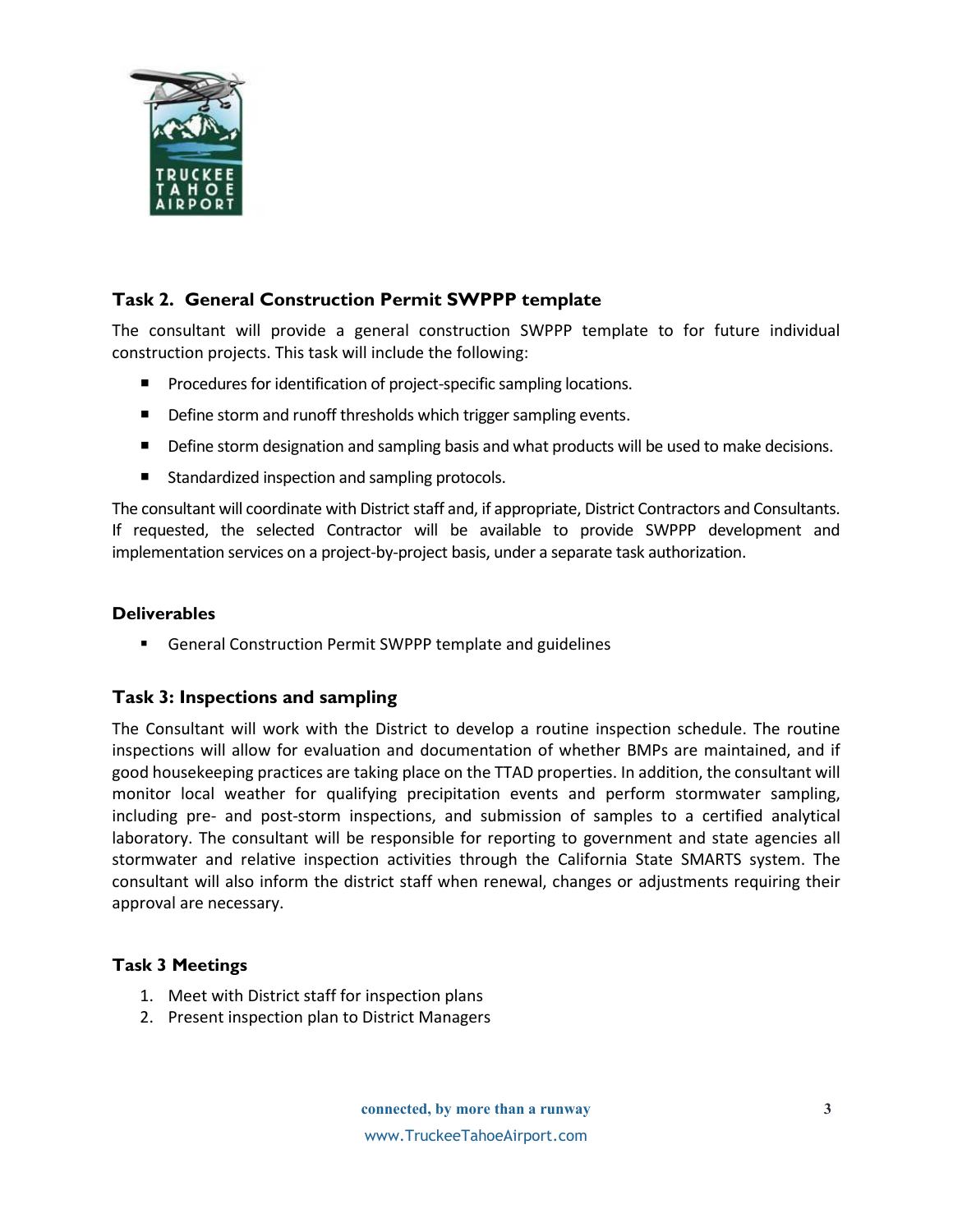

### **Task 3 Deliverables**

- Monthly routine inspection
- Up to four stormwater samples and corresponding inspections
- Yearly SMARTS renewals and reporting

### **Task 4: Draft guidelines for stormwater management for Ponderosa Golf Course**

Consultant will work with District, TDRPD, and Ponderosa golf course staff to develop a strategy to manage golf course stormwater runoff quality according to site specific conditions and practices. The Consultant will review California regulations regarding golf courses and confirm that the golf course is currently in compliance with state-mandated water quality regulations and make recommendations for best management practices to conserve water, maintain stormwater quality, and improve the quality of runoff emanating from the Ponderosa Golf Course. If appropriate, the Consultant will develop a Chemical Applications and Stormwater Management Plan, including a water quality sampling and analysis plan to evaluate the quality of runoff and groundwater emanating from golf course.

### **Task 4 Deliverables**

**Philter Conderosa Golf Course Chemical Applications and Stormwater Management Plan**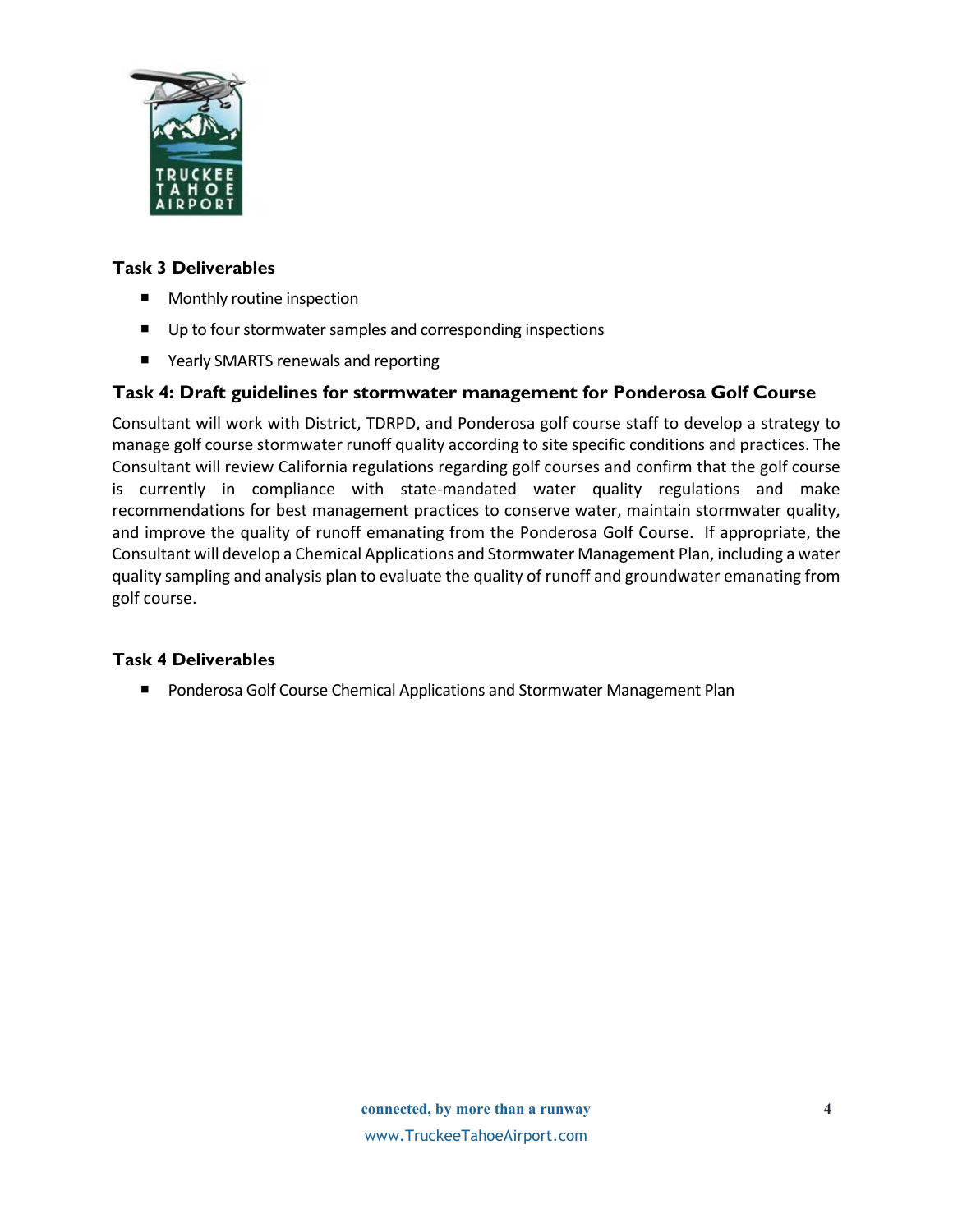

### <span id="page-5-0"></span>**4.0 Project Schedule**

| <b>Activity</b>          | <b>Deliverable</b>                                                    | <b>Due Date</b>         |
|--------------------------|-----------------------------------------------------------------------|-------------------------|
|                          | General Industrial Permit SWPPP                                       | September 15,<br>2022   |
|                          | Ponderosa Golf Course Chemical<br><b>Applications Management Plan</b> | August 1, 2022          |
| Inspections and sampling | Monthly inspections and stormwater<br>sampling                        | Begin October<br>1,2022 |

### <span id="page-5-1"></span>**5.0 Submittal Guidelines**

Firms interested in submitting proposals shall submit final proposal documents in PDF format are to be submitted by email to Jill McClendon [\(jill.mcclendon@truckeetahoeairport.com\)](mailto:jill.mcclendon@truckeetahoeairport.com) by 4:00pm on June 30, 2022.

Bids submitted by any other method will be disqualified. All submissions must be completed prior to the closure date and time. Late proposals will not be considered. All proposals are deemed confidential and will be retained by TTAD.

The General Manager and Staff reserves the right to reject all proposals, to request additional information concerning any proposal for purpose of clarification, to accept or negotiate any modification to any proposal following the deadline for receipt of all proposals, and to waive any irregularities if such would serve the best interests of the District as determined by the General Manager.

All inquiries regarding this Request for Proposals should be directed to Jill McClendon at 530-587 4119 x 127 or email a[t jill.mcclendon@truckeetahoeairport.com.](mailto:jill.mcclendon@truckeetahoeairport.com)

### <span id="page-5-2"></span>**Proposal Schedule**

| <b>Activity</b>          | <b>Completion Date</b>                         |
|--------------------------|------------------------------------------------|
| <b>Proposal Deadline</b> | Due by 4:00 P.M. (Pacific time), June 30, 2022 |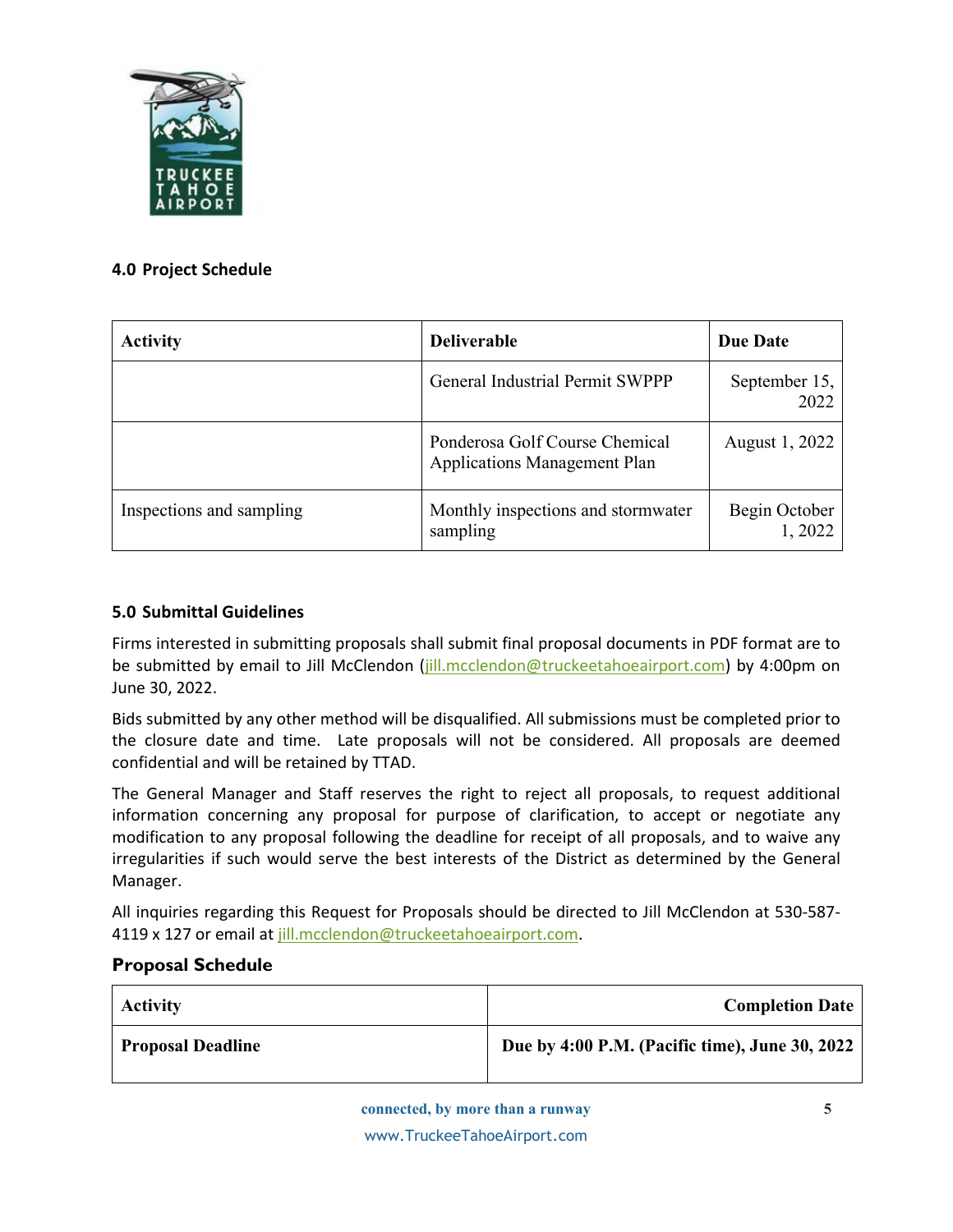

| The District may choose oral interviews with 2-3<br>highest scorers                 | July 9, 2022 (if necessary) |
|-------------------------------------------------------------------------------------|-----------------------------|
| (Truckee Tahoe Airport District, 10356 Truckee)<br>Airport Road, Truckee, CA 96161) |                             |
| Notify Proposer(s) selected for Negotiations                                        | July 15, 2022               |
| Finalize Agreement between Successful Proposer<br>and District                      | July 19, 2022               |
| <b>Agreement Board Approval Date</b>                                                | TBD                         |
| Kick-off Meeting                                                                    | ГRГ                         |

# <span id="page-6-0"></span>**Proposal Format**

To be considered responsive, proposals shall include the information detailed below. Please provide information in your proposals in the same order as shown below. The electronic copy of the Proposal shall be separated into the sub-headings referenced below. Failure to provide this information may result in a proposal being considered non-responsive to requirements.

# **Cover Letter and Table of Contents**

In this section (maximum four pages), include the following:

- a. Cover Letter: Provide a cover letter signed by an authorized representative of the Proposer giving an overview of the Proposer's general expertise, experience, and approach to performing the scope of services described in this RFP. Include specific and direct contact information for the firm if questions do arise regarding the Proposal.
- b. Table of Contents: The first page of the Proposal must be a table of contents which itemizes the contents of the Proposer's submission.

### **Project Team Qualifications and Experience**

In this section (maximum six pages), provide the following:

- a. Provide a firm overview of the firm's qualifications and experience working on similar, relevant, or related projects. If utilizing any subcontractors, include their firm overview.
- b. Provide a project team organizational chart indicating the primary role and responsibility of each team member, identify the project manager, and identify technical leads.
- c. List the Proposer's Key Personnel and subcontractors Personnel and Subcontractors, including the following information.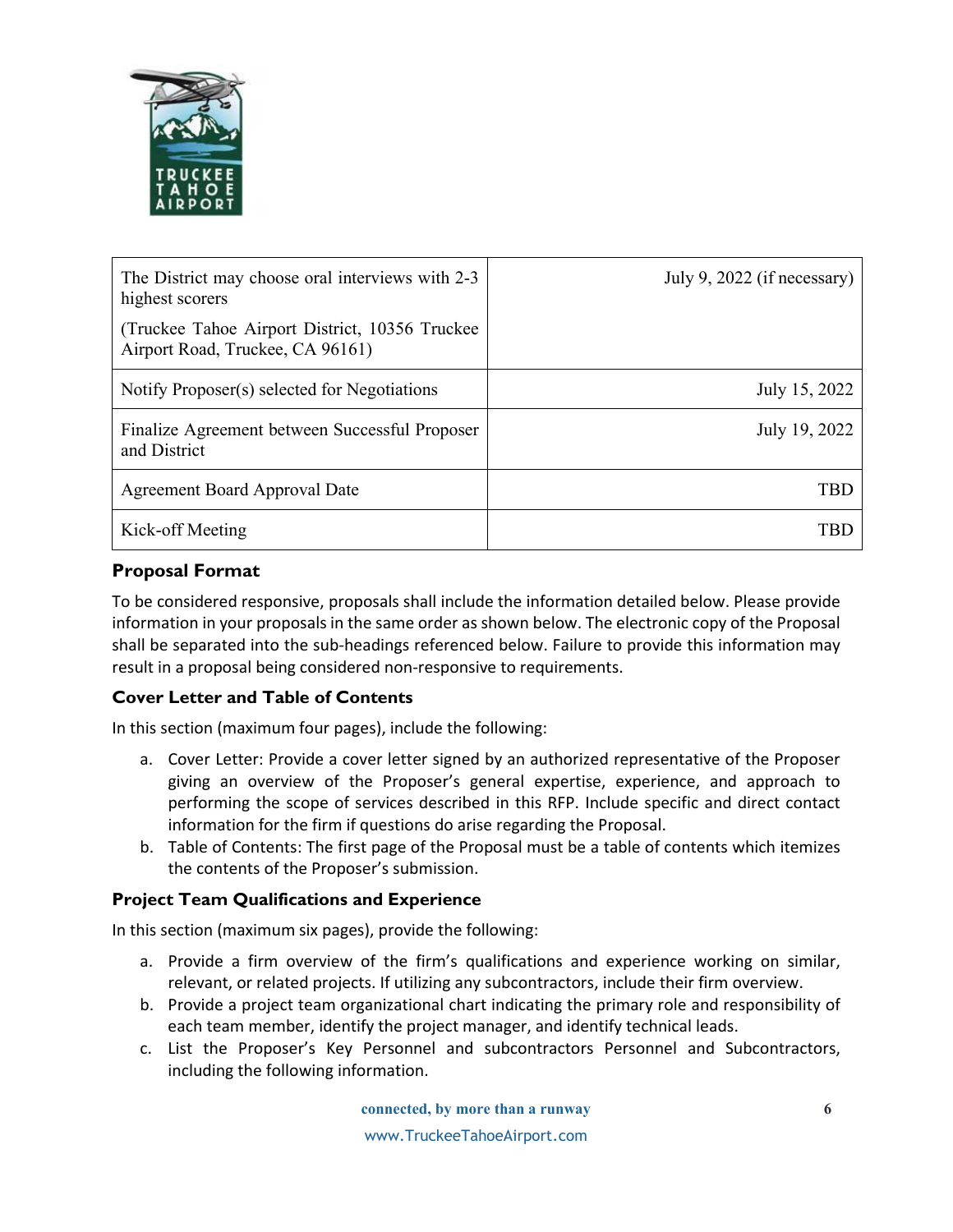

- Name of team member
- Firm of the team member (prime firm or subcontractor)
- Role
- **Project Responsibilities**
- **•** Certifications
- Expertise
- d. In the event of a contract award, every effort shall be made by the submitting firm to ensure that the staff resources identified in the proposal will be available for the Project. If the staff identified in the proposal are not available, the submitting firm will provide a detailed transition plan to demonstrate an orderly replacement process. The District reserves the right to review and approve the replacements.

# **Client References and Relevant Projects**

In this section (maximum six pages), provide the following:

- a. Provide a list of former clients and representative projects undertaken in the last five (5) years which demonstrate experience relevant to this RFP. A minimum of three (3) and maximum of five (5) clients and representative projects should be provided.
- b. For each project, provide project description, project costs, dates of engagement, project owner, and member(s) of the proposed team for this RFP that participated in the project.
- c. For each reference, provide the contact person's name, title, address, phone number, and email address. Please ensure that the contact information is accurate for each reference.

# **Technical Approach/ Work Plan**

In this section (maximum ten pages), provide the following:

- a. Refer to Scope of Services for details regarding scope of work, tasks, and deliverables under this Project. The proposal shall clearly demonstrate the firms understanding of and approach to the scope of services, an understanding of current District environment and the firm's role.
- b. Work Plan: Describe how the project team will fulfill the scope of services. Include a detailed preliminary project schedule. Provide a matrix of personnel, tasks, and estimated effort in hours.

### **Resumes**

Provide resumes for each identified individual, including both proposer and subcontractor personnel. Resumes should be no more than 1-page each and should include descriptions of key qualifications and experience which makes the individual suited to the proposed assignment.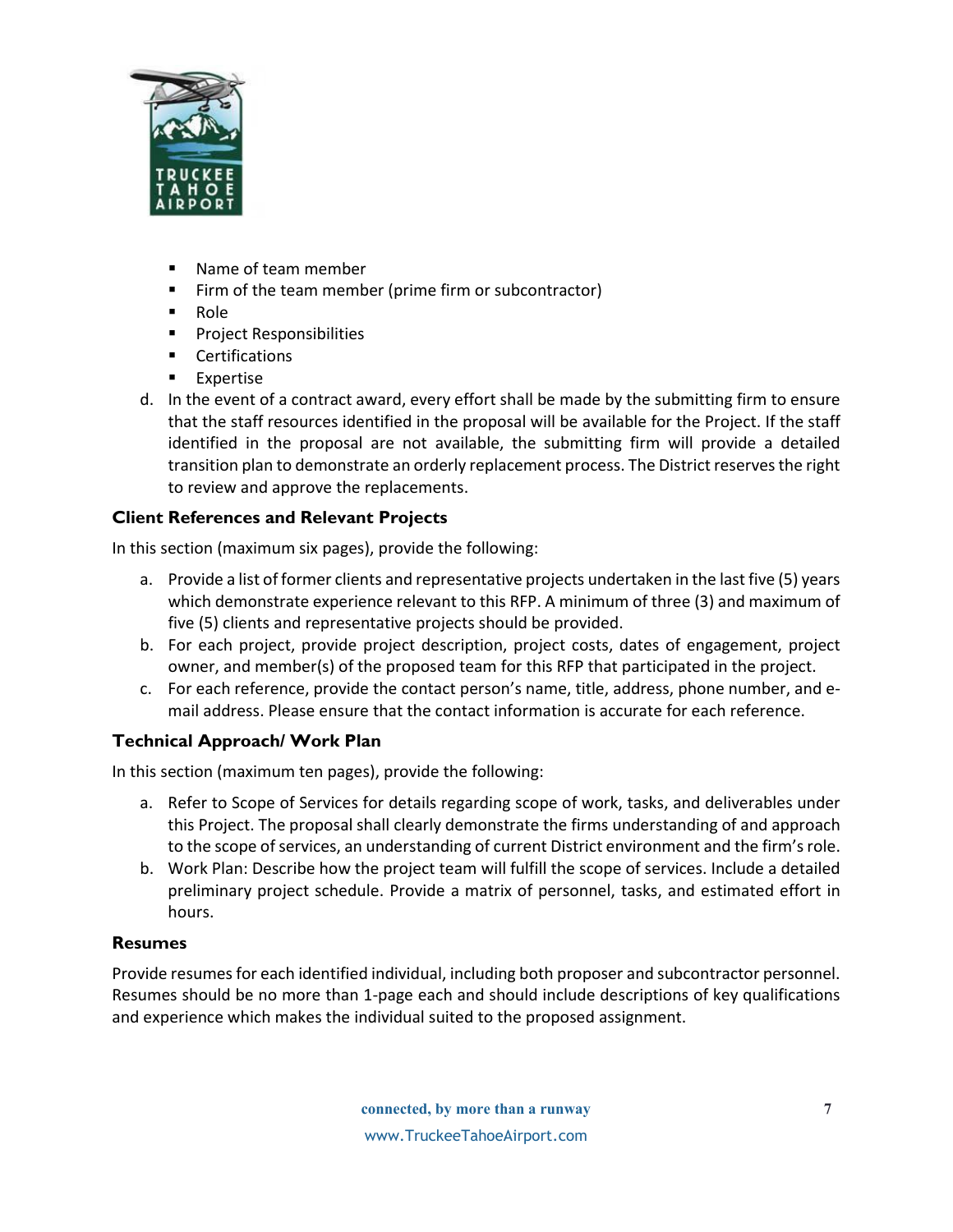

### <span id="page-8-0"></span>**6.0 Minimum Qualifications**

Only those Consultants meeting the minimum qualifications listed below, will be

considered in this RFP process:

### **Experience**

- Successful completion of stormwater management plans and water quality sampling in high elevation and snowmelt-dominated environments in the last 5 years, similar in size, scope, and setting.
- Relevant experience in the Truckee Tahoe Area.
- **Proposer shall possess all permits, licenses, and professional credentials necessary to perform** services as specified under this RFP, including QSD/QSP.
- Experience in design and implementation of hydrologic monitoring and stormwater quality sampling interpretation, including industrial settings, and high-elevation golf course environments.

### **Insurance**

 Ability to provide proof of professional liability, auto, general liability and worker's compensation insurance in compliance with Truckee Tahoe Airport District requirements.

### **Contract**

**Ability to enter into the Truckee Tahoe Airport District Consultant Contract (Attachment A).** 

### <span id="page-8-1"></span>**7.0 Proposal Evaluation Criteria/Selection Committee**

All proposals will be evaluated by a Selection Committee. The Selection Committee will be composed of staff from TTAD and the Board of Directors. The Selection Committee will select a Proposer in accordance with the evaluation criteria set forth in this RFP. The evaluation of the RFP responses shall be within the sole judgment and discretion of the Selection Committee.

The Selection Committee will evaluate each RFP response meeting the qualification requirements set forth in this RFP. Proposer should bear in mind that any RFP response that is unrealistic in terms of the technical or schedule commitments, or unrealistically high or low in cost, will be deemed reflective of an inherent lack of technical competence or indicative of a failure to comprehend the complexity and risk of requirements as set forth in this RFP.

The TTAD reserves the right to conduct in-person interviews or require presentations of any or all proposers prior to the selection. The TTAD reserves the right to request more detailed information from one or more proposers to provide for a reliable comparison between proposals.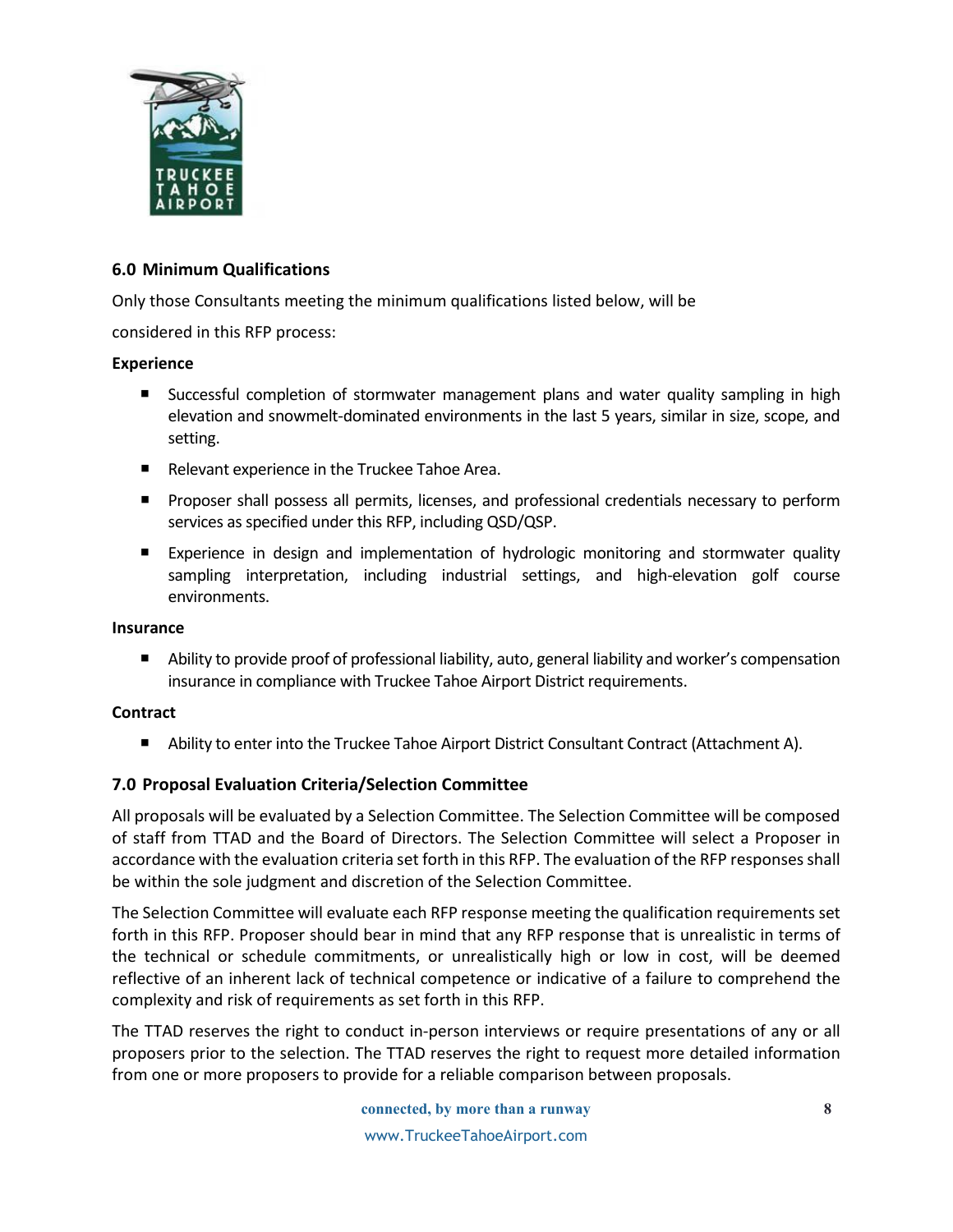

# <span id="page-9-0"></span>**Proposal Evaluation Criteria**

The Evaluation Criteria are as follows:

#### **Adheres to RFP Requirements**

The proposal meets the requirements identified in the RFP.

#### **Understanding of Project:**

RFP responses will be evaluated against the scope of work and questions such as:

1. Has the Proposer demonstrated a thorough understanding of the purpose and scope of the project?

2. How well has the Proposer identified pertinent issues and potential challenges related to the project?

3. Has the Proposer demonstrated that it understands the deliverables and level of details required?

### **Technical Approach / Work Plan**

An evaluation will be made of the likelihood that the Proposer's approach will be the most effective, and that the proposed work schedule will meet the project schedule and deadlines.

#### **Qualifications of Team/Firm**

Project teams will be evaluated to ensure they include essential and complementary skills to achieve best outcomes for the project. Specific experience Truckee-Tahoe regional experience.

### **Disadvantaged Business Enterprise (DBE) or Small Business Enterprise (SBE) Preference**

Is the firm qualified under Federal Regulation as an DBE or under State Regulation as an SBE?